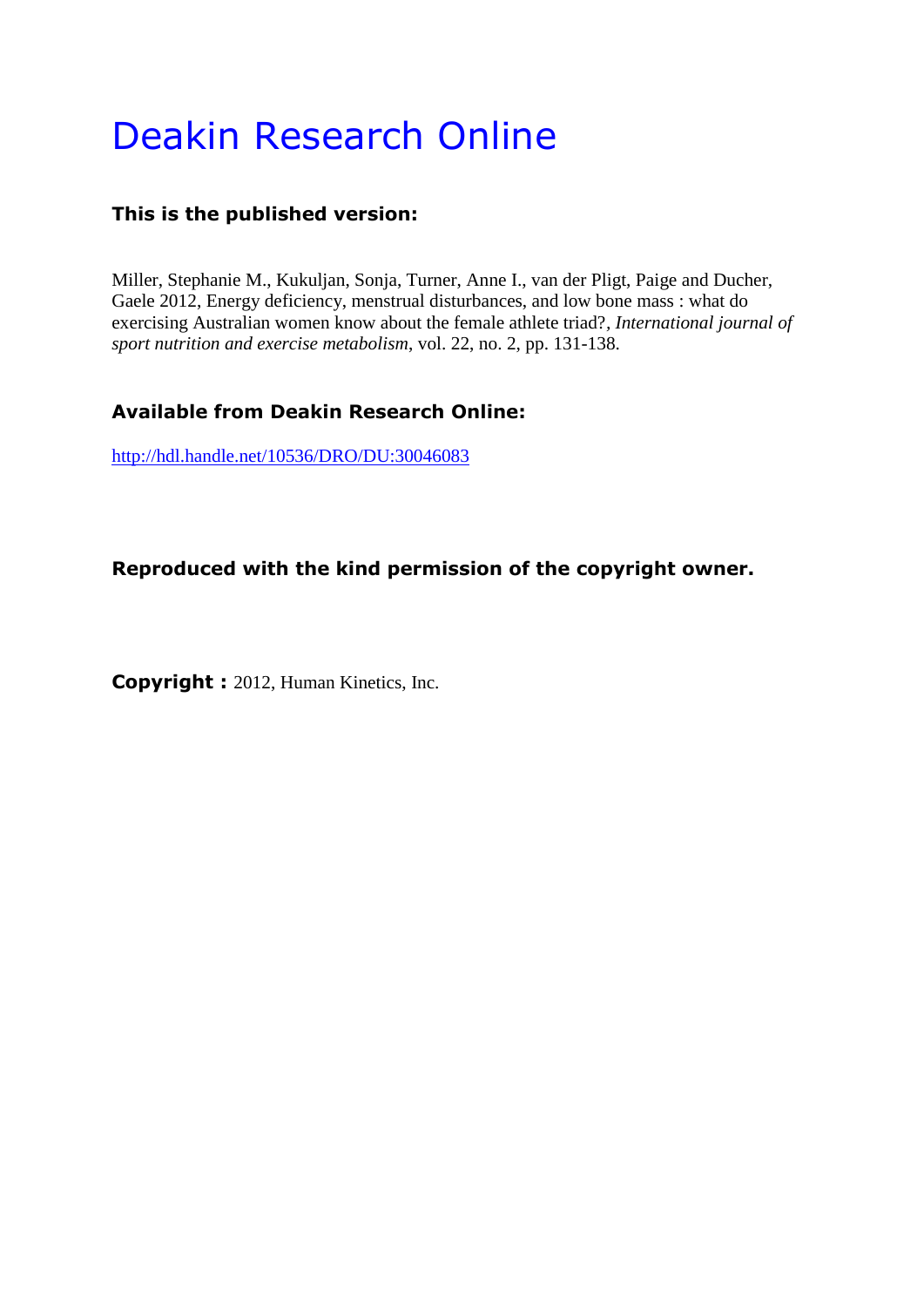## **Energy Deficiency, Menstrual Disturbances, and Low Bone Mass: What Do Exercising Australian Women Know About the Female Athlete Triad?**

#### **Stephanie M. Miller, Sonja Kukuljan, Anne I. Turner, Paige van der Pligt, and Gaele Ducher**

*Purpose:* Prevention of the female athlete triad is essential to protect female athletes' health. The aim of this study was to investigate the knowledge, attitudes, and behaviors of regularly exercising adult women in Australia toward eating patterns, menstrual cycles, and bone health. *Methods:* A total of 191 female exercisers, age 18–40 yr, engaging in ≥2 hr/wk of strenuous activity, completed a survey. After 11 surveys were excluded (due to incomplete answers), the 180 participants were categorized into lean-build sports  $(n = 82;$  running/ athletics, triathlon, swimming, cycling, dancing, rowing), non-lean-build sports (*n* = 94; basketball, netball, soccer, hockey, volleyball, tennis, trampoline, squash, Australian football), or gym/fitness activities  $(n = 4)$ . *Results*: Mean ( $\pm SD$ ) training volume was  $9.0 \pm 5.5$  hr/wk, with participants competing from local up to international level. Only 10% of respondents could name the 3 components of the female athlete triad. Regardless of reported history of stress fracture, 45% of the respondents did not think that amenorrhea (absence of menses for ≥3 months) could affect bone health, and 22% of those involved in lean-build sports would do nothing if experiencing amenorrhea (vs. 3.2% in non-lean-build sports, *p* = .005). Lean-build sports, history of amenorrhea, and history of stress fracture were all significantly associated with not taking action in the presence of amenorrhea (all *p* < .005). *Conclusions:* Few active Australian women are aware of the detrimental effects of menstrual dysfunction on bone health. Education programs are needed to prevent the female athlete triad and ensure that appropriate actions are taken by athletes when experiencing amenorrhea.

*Keywords:* amenorrhea, menstrual dysfunction, eating disorders, energy balance, bone-mineral density

The female athlete triad is a medical condition that affects active females worldwide (Nattiv et al., 2007). It includes three components: low energy availability, menstrual dysfunction, and low bone-mineral density (Nattiv et al., 2007). Low energy availability, which triggers the health complications associated with the female athlete triad (Beals & Meyer, 2007), usually results from an energy intake insufficient to match the energy expenditure induced by training. In the short term, detrimental health consequences include stress fractures, osteopenia, fatigue, and infertility, as well as impaired endothelial function (Hoch, Lal, Jurva, & Gutterman, 2007). In the longer term, former athletes who have suffered from the female athlete triad might be at increased risk of osteoporosis and cardiovascular disease (De Souza & Williams, 2004; Nattiv et al., 2007; Papanek, 2003). The prevalence of the complete condition is relatively low, with only 1–5% of female exercisers presenting with all three components (Beals & Hill, 2006; Nichols, Rauh, Lawson, Ji, & Barkai, 2006; Torstveit & Sundgot-Borgen, 2005a). However, one in four to one in

five female athletes present with at least one component of the female athlete triad (Beals & Hill, 2006; Nichols et al., 2006; Torstveit & Sundgot-Borgen, 2005b), which places them at greater risk for developing the complete condition. Because treatment of the female athlete triad (and more generally, treatment of disordered eating) is known to be challenging, emphasis should be placed on preventing the condition through education (Nattiv et al., 2007; Otis, Drinkwater, Johnson, Loucks, & Wilmore, 1997). To design effective education programs, the knowledge, attitudes, and behaviors of female exercisers toward the female athlete triad must be better understood. To this end, an early American survey conducted in 189 female athletes showed that only one third of them were aware of the link between menstrual dysfunction and poor bone health (Simpson et al., 1998). Other American studies have investigated nutritional knowledge in female athletes but have various shortcomings, including failing to consider other components of the female athlete triad (menstrual dysfunction and poor bone health), having relatively small sample sizes  $(n < 100)$ , and including only a limited number of sports (Chapman, Toma, Tuveson, & Jacob, 1997; Frederick & Hawkins, 1992; Raymond-Barker, Petroczi, & Quested, 2007; Wiita & Stombaugh, 1996; Zawila, Steib, & Hoogenboom, 2003).

The authors are with the School of Exercise and Nutrition Sciences, Deakin University, Burwood, Australia.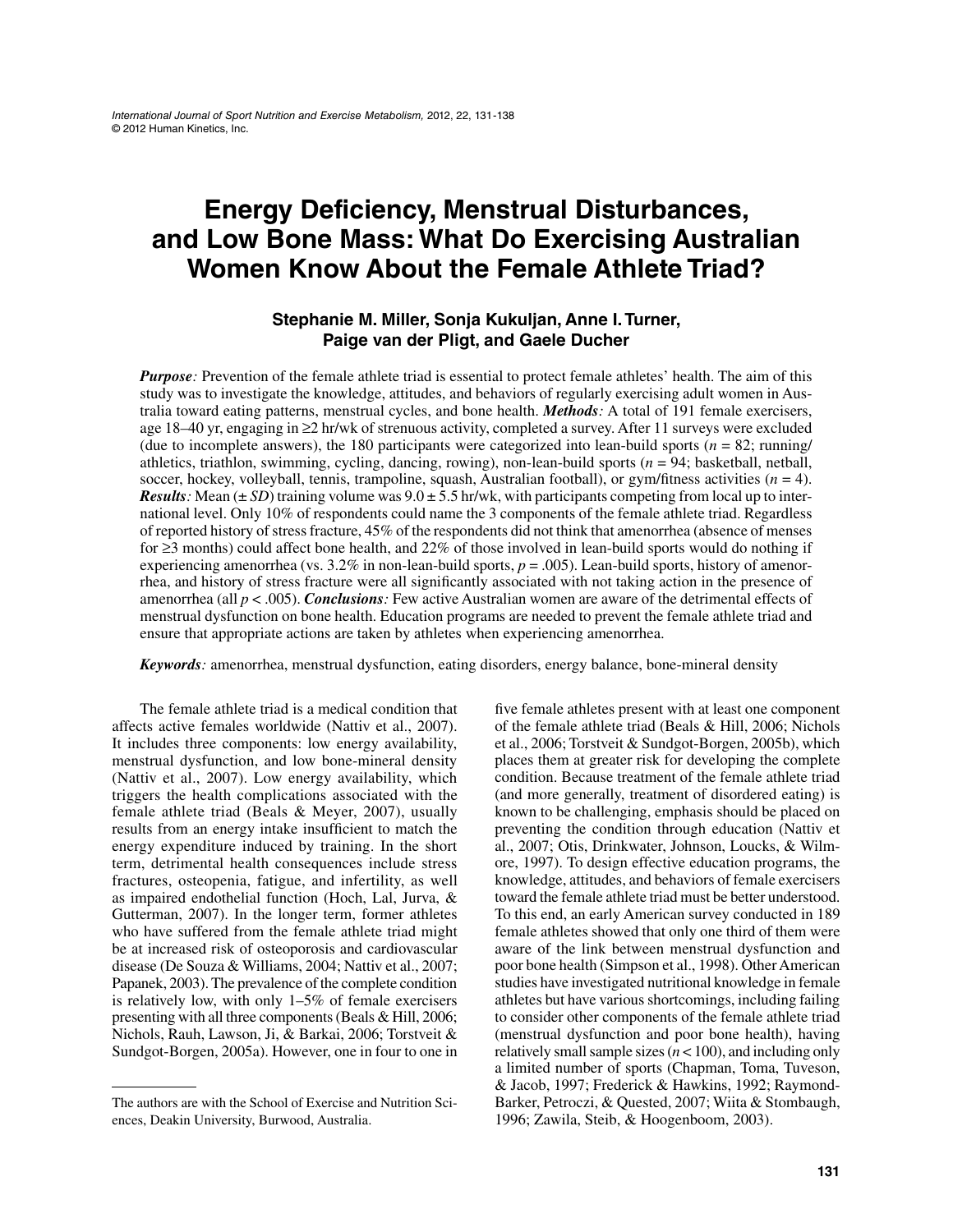Competitive sports and, more generally, physical activity are organized differently between countries. For example, college athletes in the United States train and compete as professionals, while this is not the case in Australia. These differing competitive environments may result in different stressors or pressures to succeed at sport that may manifest differently in females in Australia than in their American counterparts. Perception and beliefs of young girls and women about exercise may also differ. Therefore, to be able to develop effective education programs to prevent the female athlete triad and raise awareness about the condition in Australia, the objectives of this study were to investigate the knowledge, attitudes, and behaviors of Australian adult female athletes and exercisers regarding the female athlete triad and its symptoms and to identify the factors that influence knowledge, attitudes, and behaviors toward the female athlete triad.

#### **Materials and Methods**

#### **Participants**

Women who engaged in regular exercise and were 18–40 years of age were invited to participate. Regular exercise was defined as currently engaging in strenuous physical activity at least three times per week for at least 2 hr in total per week.

#### **Study Design**

Each participant completed an anonymous survey with 45 questions assessing her knowledge, attitudes, and behaviors toward the female athlete triad. Completion of the survey, which was either electronic (Survey Methods software, 2009, Survey Methods Inc., Dallas, TX) or paper based, gave participants a chance to win one of three gift vouchers that were offered as incentives. Written informed consent was obtained from participants. Recruitment took multiple forms. Participants were recruited from sporting clubs and fitness centers throughout Melbourne (Victoria, Australia) that were selected by the research team via maximum-variation sampling to obtain a heterogeneous sample of sports and competition levels. One investigator (S.M.M.) contacted coaches and, with their agreement, met the athletes at training sessions and presented the survey. The same investigator also distributed flyers in fitness centers. The Victorian and Australian Institutes of Sport were invited to participate but declined due to the overwhelming demand for these institutes to participate in research projects. For the online surveys, e-mails were sent to clubs and fitness centers inviting them to participate. If an affirmative response was received, a Web link to the survey was sent for dissemination to club members who met the inclusion criteria. The procedures used in this study complied with the National Health and Medical Research Council of Australia's National Statement on Ethical Conduct in Human Research, and all procedures were approved in advance by the Human Research Ethics Committee of Deakin University.

#### **Survey Instrument**

The survey was a modification of a previous questionnaire (Simpson et al., 1998). In order for participants to disregard instances when they intentionally missed their menstrual period via use of an oral contraceptive pill or because of pregnancy, a note explaining questions on amenorrhea was included in the survey. The survey was reviewed by five experts (two local sports physicians, two researchers, and one physiotherapist based in the United States, all of whom have extensive expertise on the female athlete triad), further modified, and pilot tested in 6 female exercisers according to existing guidelines (Portney & Watkins, 2009). Five participants who were involved in pilot testing completed the survey twice, at least 1 week apart, to assess reproducibility. Reproducibility was not quantified because the survey included open-ended questions (approximately one third of the survey); instead, reproducibility was established based on expert judgment.

#### **Statistical Analysis**

Parameters were presented as percentages for categorical variables and  $M \pm SD$  for continuous variables. Cross-tabulations with chi-square tests for independence were used to examine relationships between categorical variables (with Yates continuity correction for  $2 \times 2$  cross-tabulations). Distribution of all continuous variables was non-Gaussian (determined using the Kolmogorov–Smirnov test), so nonparametric tests (Mann–Whitney U and Kruskal–Wallis) were used to investigate which factors affected knowledge, attitudes, and behaviors toward the female athlete triad. Post hoc tests and Bonferroni correction were applied where appropriate. A significance level of .05 was adopted. Knowledge, attitudes, and behavior were analyzed against the following factors to test for differences: sport type (lean-build vs. non-lean-build), age, level of competition, and previous history of stress fracture, disordered eating, or menstrual dysfunction. Only statistically significant differences were reported in the manuscript. Data were analyzed using SPSS version 17.0 (SPSS Inc., Chicago, IL).

#### **Results**

The survey was completed by 191 female exercisers. The first and second run of the pilot surveys completed by 5 athletes were assessed by the first author (S.M.M.) and the senior author (G.D.) and were considered in their expert judgment to have good reproducibility. Eleven participants were excluded because of missing demographic data. The final sample consisted of 180 respondents (132 paper surveys were distributed with a response rate of 60%; the other surveys were completed online) from 16 different sports: athletics/running (*n* = 34), basketball  $(n = 30)$ , netball  $(n = 21)$ , soccer  $(n = 1)$ 17), hockey (*n* = 17), triathlon (*n* = 13), swimming (*n* = 11), cycling (*n* = 11), dancing (*n* = 9), rowing, fitness (gym-based), volley-ball, tennis, trampoline, squash, and Australian football (all  $n \leq 4$ ).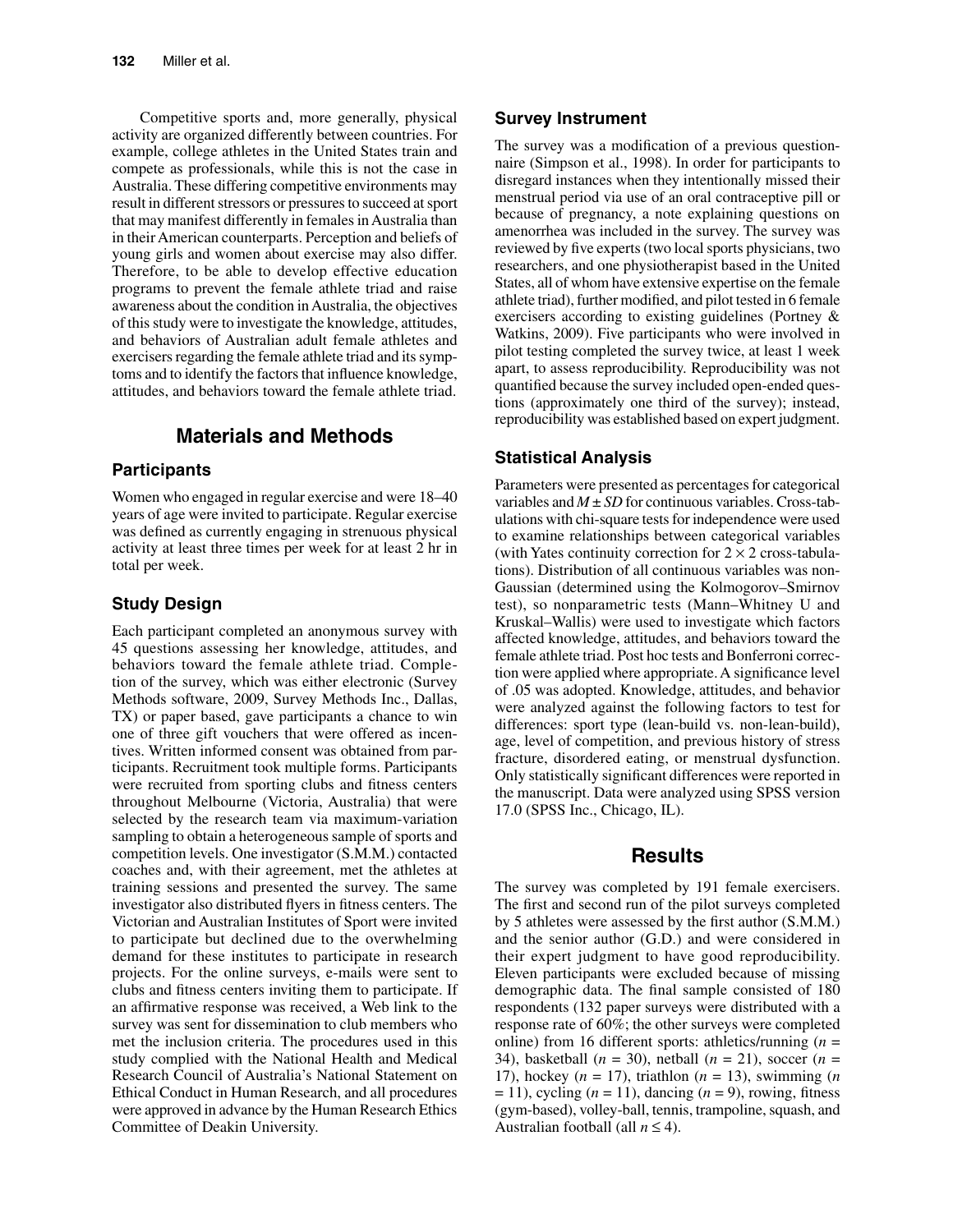Sports emphasizing body weight or lean physique (i.e., athletics/running, swimming, cycling, triathlon, dancing, rowing) were categorized as lean-build sports, while sports not necessarily emphasizing body weight or lean physique (i.e., basketball, netball, soccer, tennis, hockey, volleyball, squash, Australian football, trampoline) were categorized as non-lean-build sports, based on previous classifications (Beals & Hill, 2006).

Demographic characteristics of the participants are presented in Table 1. All participants met the eligibility criterion for exercise volume  $(\geq 2 \text{ hr/week}, \text{range } 3-32$ hr/week). Almost all participants who completed the survey were currently engaged in competition (96%). The proportions of respondents who reported a history of disordered eating (i.e., reporting at least two of the following behaviors on a weekly basis: fasting, self-induced vomiting, use of laxatives, use of diuretics), menstrual dysfunction (i.e., amenorrhea: missing three consecutive periods or more), and stress fracture (having sustained at least one stress fracture diagnosed by a medical doctor) are given in Table 1. Half the respondents reported never having experienced any component of the female athlete triad, with 39%, 11%, and 0.6% reporting that they had experienced one, two, and three components, respectively.

When asked, "Have you ever heard about the 'female athlete triad'? If yes, could you describe it?" 10% of the sample could name all three components of the triad (energy deficiency, menstrual dysfunction, and poor bone health). This was independent of type of sport (leanbuild vs. non-lean-build), age, level of competition, and personal experience of components of the female athlete triad. Knowledge was further investigated by testing the participants' capacity to correctly identify each of the components (rapid weight loss, absent menses, and stress fractures) as a potential sign of energy deficiency. The concept of energy deficiency was introduced in the question as follows:

**Table 1 Descriptive Parameters of the Female Exercisers Who Completed the Survey on the Female Athlete Triad**

|                                                     | Lean-build<br>sports | Non-lean-build<br>sports | Gym-based<br>exercise | <b>Total sample</b> |
|-----------------------------------------------------|----------------------|--------------------------|-----------------------|---------------------|
| $\boldsymbol{n}$                                    | 82                   | 94                       | $\overline{4}$        | 180                 |
| Age category                                        |                      |                          |                       |                     |
| $18-24$ years                                       | 39%                  | $64\%*$                  | 50%                   | 52%                 |
| $25-30$ years                                       | 26%                  | 26%                      | 25%                   | 26%                 |
| $31-40$ years                                       | 35%                  | $11\%**$                 | 25%                   | 22%                 |
| Training volume (hr/week) <sup>a</sup>              | $12.0 \pm 6.2$       | $6.3 \pm 2.5**$          | $8.5 \pm 3.1$         | $9.0 \pm 5.5$       |
| Years of competing                                  | $8.1 \pm 6.4$        | $12.9 \pm 5.5$ **        | $6.0 \pm 4.2$         | $10.8 \pm 6.4$      |
| Engaged in more than one sport                      | 59%                  | 53%                      | 75%                   | 56%                 |
| Total volume of physical activity (hr/week)         | $13.3 \pm 6.1$       | $9.0 \pm 3.5$ **         | $8.5 \pm 3.1$         | $11.0 \pm 5.3$      |
| Highest level of competition                        |                      |                          |                       |                     |
| international                                       | 19%                  | $2\%*$                   | $0\%$                 | 10%                 |
| national                                            | 32%                  | 19%                      | 67%                   | 25%                 |
| state                                               | 28%                  | $67\%**$                 | $0\%$                 | 49%                 |
| local                                               | 21%                  | 12%                      | 33%                   | 16%                 |
| Reported history regarding the female athlete triad |                      |                          |                       |                     |
| disordered eatingb                                  | 7%                   | $11\%$                   | $0\%$                 | $9\%$               |
| menstrual dysfunction <sup>c</sup>                  | 46%                  | 18%**                    | 50%                   | 32%                 |
| stress fracture                                     | 26%                  | 20%                      | 50%                   | 23%                 |

*Note*. Values are  $M \pm SD$  or percentages. Lean-build sports included running/athletics, cycling, triathlon, swimming, rowing, and dancing. Nonlean-build sports included basketball, netball, soccer, tennis, hockey, volleyball, squash, Australian football, and trampoline. These classifications were based on Beals and Hill (2006).

a Training/competition pertaining only to the participants' predominant sport. bReporting at least 2 of the following behaviors on a weekly basis: fasting, self-induced vomiting, use of laxative, use of diuretics. "Reporting missing periods for at least 3 months. A note regarding questions on amenorrhea was included in the survey so that the participants would disregard situations when they missed periods intentionally by taking the oral contraceptive pill or because of pregnancy.

 $*p$  < .005.  $*$ <sup>\*</sup> $p$  < .0005 for lean-build vs. non-lean-build sports.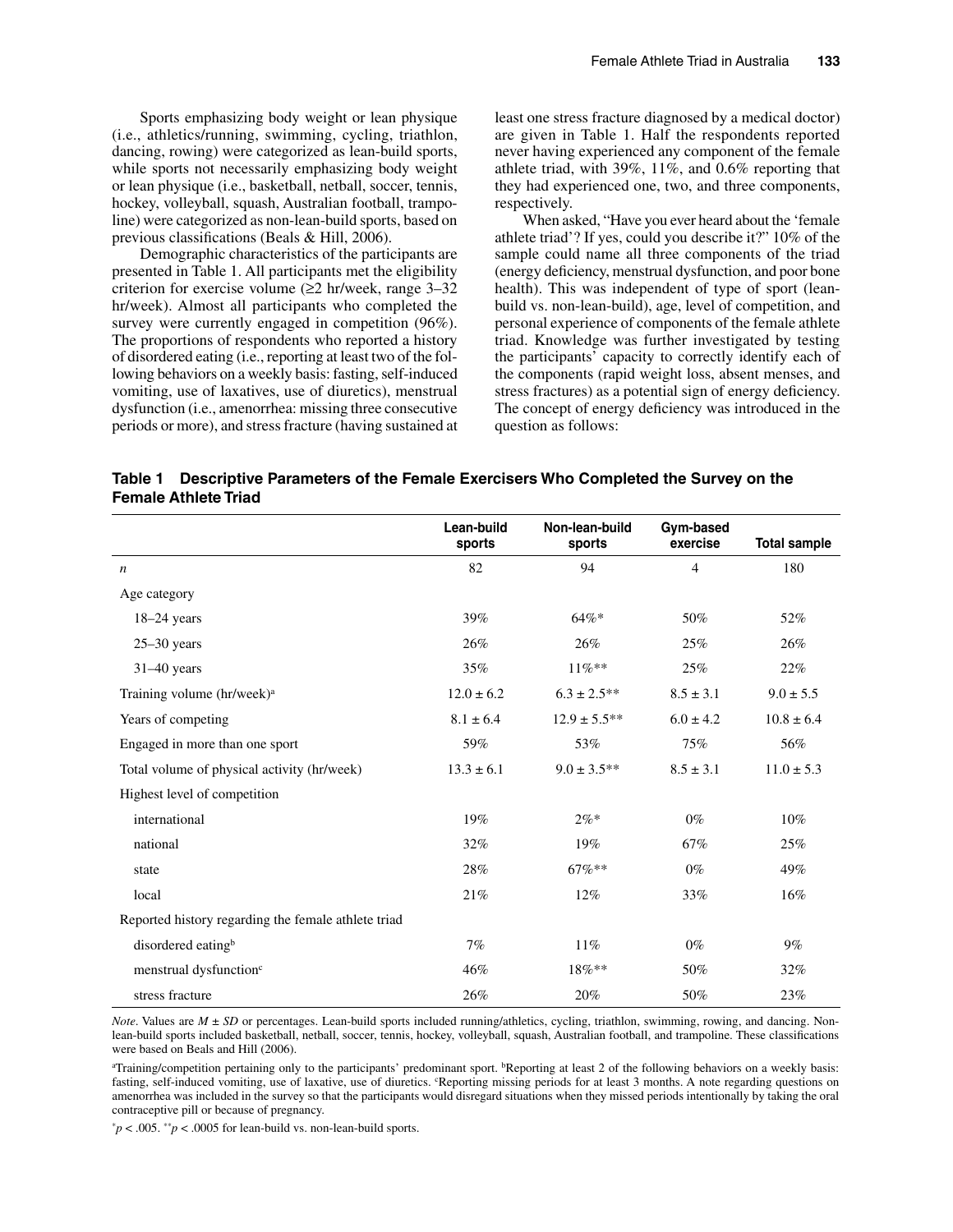Exercising regularly can cost a lot of energy. Some women can become low in energy if their energy intake is similar to sedentary women and therefore does not compensate for the energy cost of training. What suggests to you that an active woman could be energy deficient?

The respondents then had to tick all that applied. Approximately one fourth of them (24%) correctly identified rapid weight loss, absent menses, and stress fractures as potential signs of energy deficiency. Fifty-four percent indicated that amenorrhea could suggest that an active woman might be energy deficient (68% in lean-build sports vs. 39% in non-lean-build sports,  $p < .0005$ ). Participants who reported a history of menstrual dysfunction were more likely to correctly identify the signs of energy deficiency ( $p < .0005$ ). Only half the respondents indicated that a rapid weight loss (2–3 kg) could suggest an athlete's state of energy insufficiency.

Approximately one third of the population (35%) considered irregular periods "normal" for active females, particularly those who reported a history of menstrual dysfunction (51% vs. only 27% of those with no reported history of menstrual dysfunction,  $p = .003$ ). Regardless of type of sport (lean-build vs. non-lean-build), 1 in 2 athletes competing at the international level considered amenorrhea normal in active females. This proportion decreased from the international level to the national level (36%), state level (33%), and local level (29%), a decrease observed in both lean-build and non-lean-build sports.

Table 2 presents reasons given by participants about why they believed missing three consecutive periods may be normal or abnormal. The proportion of participants who provided each category of response is also presented in Table 2. This analysis does not necessarily reflect all participants' opinions because 34% of them did not provide a reason for their belief that missing three consecutive periods could be normal or abnormal. The participants' answers were categorized according to what was conveyed as the predominant theme or reason in their response (Table 2). Some participants completed their response and gave a secondary reason. For example, 3 athletes reported that amenorrhea is not normal because it may indicate low iron levels or anemia (primary reason), but another 7 athletes also mentioned low iron levels or anemia as a secondary reason. The list of secondary reasons is not provided for the sake of clarity.

Our qualitative data also highlighted some beliefs or feelings among the athletic female population: Amenorrhea is a natural side effect of heavy training, amenorrhea does not affect overall health, and low iron levels are the main reason for the cessation of menstrual cycles. These beliefs are well illustrated by some of the participants' answers when asked "Do you believe missing periods over at least 3 months has any effects on overall health and why?": "I don't get my period and it has no effect on my overall health" (Subject 25), "I'd assume it was because I had lost weight (and would therefore be happy!)" (Subject 52), "I view it as a success that I am losing weight and below a healthy weight. I am a long-distance runner and fight to stay at a low weight" (Subject 54), "I haven't seen any effects, I like it!" (Subject 107), and "If you miss it for that long then I think it indicates that something is wrong with your body, unless you're in heavy training in which case sometimes it happens" (Subject 57). All the quoted participants were among those who would take no action if they missed three consecutive periods.

Fifty-four percent of the athletes correctly identified menstrual dysfunction as a risk factor for weak bones (63% of athletes in lean-build sports vs. 46% of athletes in non-lean-build sports,  $p < .05$ ). Best scores were found in triathletes (13/13, 100%) and athletes/runners (25/34, 74%), whereas only 27% of cyclists (3/11) correctly identified the link between menstrual dysfunction and poor bone health. The participants showed a better capacity to correctly identify other risk factors for weak bones, such as low calcium intake (98% answered correctly), family history of osteoporosis (94%), or anorexia nervosa (81%; Figure 1).

The vast majority of the respondents (88%) indicated they would take action if they missed three consecutive menstrual periods unintentionally. The following factors were associated with taking action in the presence of amenorrhea: participation in non-lean-build sports (vs. lean-build sports), no history of menstrual dysfunction (vs. history of menstrual dysfunction), and no history of stress fracture (vs. history of stress fracture;  $p < .005$ ). Among the 13 participants presenting with these three factors, 8 (62%) would do nothing if faced with amenorrhea again. Common behaviors reported by the participants who would take action if experiencing amenorrhea included talking to their general practitioner (89%), their mother (28%), another health professional (18%), a teammate (11%), or their coach (1.3%; these categories were not exclusive of each other).

#### **Discussion**

This study investigated the knowledge, attitudes, and behaviors of Australian female exercisers toward the female athlete triad. The study found that a significant proportion of adult female exercisers are unaware of the link between energy deficiency and menstrual dysfunction, as well as the detrimental effects of menstrual dysfunction on bone health. Participants who engaged in lean-build sports were more likely to identify amenorrhea as a risk factor for poor bone health than those engaged in non-lean-build sports; however, they were less likely to take action if they missed periods over a long duration.

The proportion of athletes who knew about the link between menstrual dysfunction and poor bone health (54%) was within the range of results reported previously in female athletes (30–40% by Simpson et al., 1998 and 72% by Turner & Bass, 2001). Discrepancies between studies could be explained partly by different phrasing used in their surveys. We noted that athletes who reported a history of stress fracture were not better informed about the fact that amenorrhea is a risk factor for poor bone health. These athletes were also less likely to take action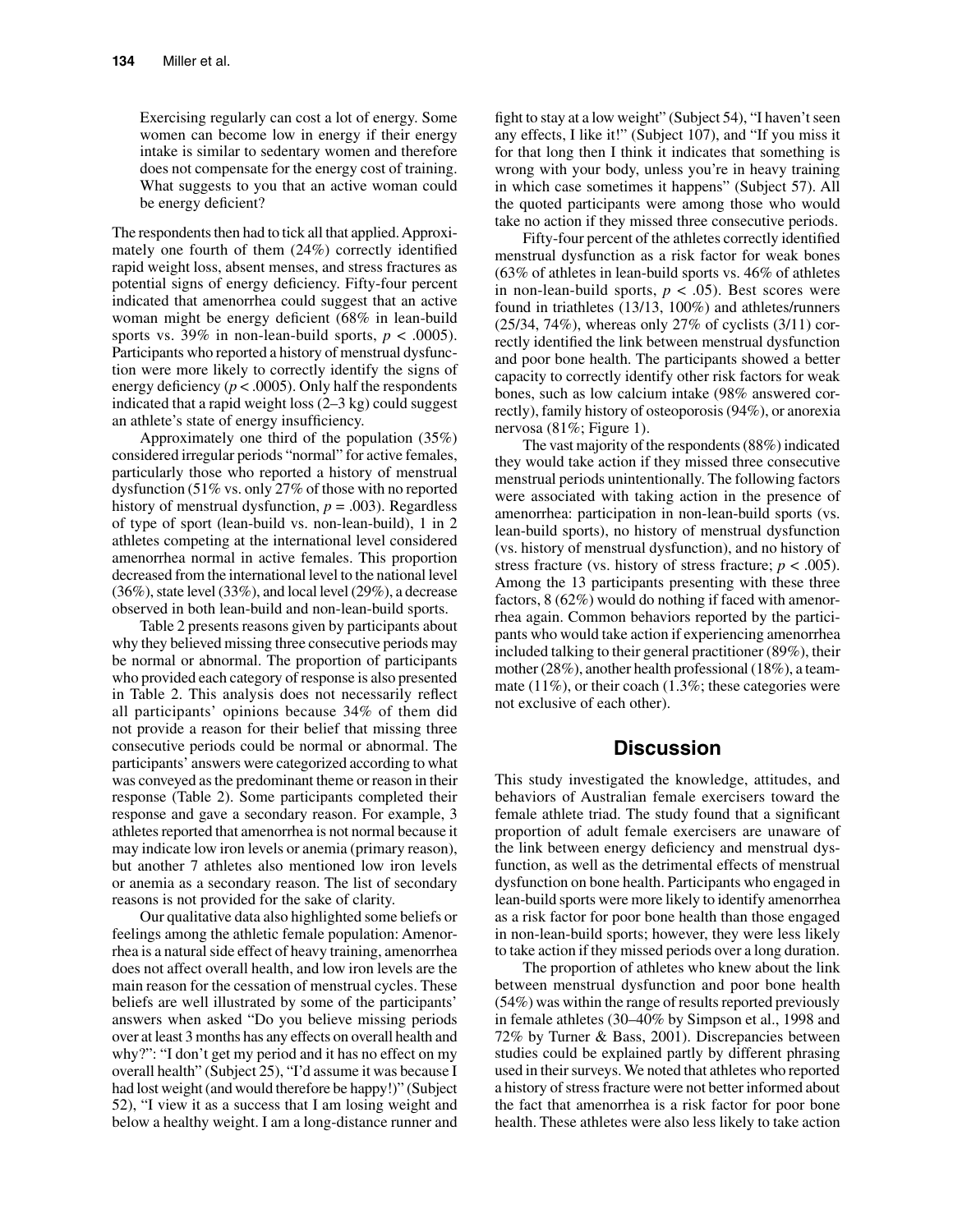| <b>Response and reason</b>                                                        | n            | %    |
|-----------------------------------------------------------------------------------|--------------|------|
| Missing 3 consecutive periods is not normal because it is related to              |              |      |
| Health issues (unsure/nonspecific/incorrect)                                      | 32           | 17.8 |
| Negative effects on bone health                                                   | 16           | 8.9  |
| Reduced fertility/reproductive system abnormalities                               | 10           | 5.5  |
| Hormonal imbalances                                                               | 6            | 3.3  |
| Low body fat/underweight                                                          | 6            | 3.3  |
| Excessive training                                                                | 3            | 1.6  |
| <b>Stress</b>                                                                     | 5            | 2.8  |
| Iron levels/anemia                                                                | 3            | 1.6  |
| No reason given                                                                   | 22           | 12.2 |
| Missing 3 consecutive periods is normal because                                   |              |      |
| Common/normal for female athletes to miss periods                                 | 5            | 2.8  |
| No noticeable issues/side effects on health                                       | 12           | 6.7  |
| Due to contraceptives                                                             | $\mathbf{1}$ | 0.6  |
| Doctor said it is okay                                                            | 1            | 0.6  |
| No reason given                                                                   | 16           | 8.9  |
| Unsure whether missing 3 consecutive periods is normal                            |              |      |
| Unsure about potential effects on health                                          | 19           | 10.6 |
| due to poor knowledge on the issue                                                | 6            | 3.3  |
| never had absence of menses or due to contraceptives or polycystic ovary syndrome | 5            | 2.8  |
| No reason given                                                                   |              | 12.8 |
| Participants included in the qualitative analysis                                 |              | 97.2 |
| Participants excluded from this analysis <sup>a</sup>                             |              | 2.8  |
| Total                                                                             | 180          | 100  |

#### **Table 2 Responses Provided by Participants as to Why They Believed That Missing 3 Consecutive Periods Was Normal or Not**

a Five cases were excluded from the analysis because their answer to the question "Do you think there is any effect of missing 3 consecutive periods?" (yes/no) was in contradiction with the justification they gave to support their answer. For example, one participant who responded "No" effect of missing three consecutive periods gave the following justification, which indicates she believes there are detrimental effects: "It is an indicator that there is something out of balance with your body—it could be stress or a physical issue such as low iron or low body weight."

if faced with amenorrhea, despite a large body of evidence showing that amenorrhea is a risk factor for stress fracture (Bennell, Matheson, Meeuwisse, & Brukner, 1999; Lappe et al., 2008). Such behavior was unexpected considering that those who had reported a diagnosed stress fracture would likely have visited a doctor, who presumably would have investigated menstrual history.

By far, most respondents reported they would take action if they missed three consecutive periods. However, a small group of athletes engaged in lean-build sports and reporting a history of menstrual dysfunction and stress fracture seemed to be at risk for not taking appropriate action if faced with amenorrhea, despite showing better knowledge that it could indicate energy deficiency. This observation suggests that knowledge does not necessarily transfer into appropriate behavior, which supports previous findings (Chapman et al., 1997; Raymond-Barker et al., 2007; Sedlak, Doheny, & Jones, 2000; Wiita & Stombaugh, 1996). This implies that providing theory-based nutrition education alone may not be sufficient to prevent the female athlete triad. Two major motivational factors could significantly influence the learning and application of sound nutrition principles in female athletes: (a) level of performance and weight control (Chapman et al., 1997; Simpson et al., 1998) and (b) stronger perceived pressure to achieve a lean body shape in female athletes in lean-build sports than in males, normal-build athletes, and nonathletes (Byrne & McLean, 2002). These two factors should be considered when designing education programs because they may have a significant influence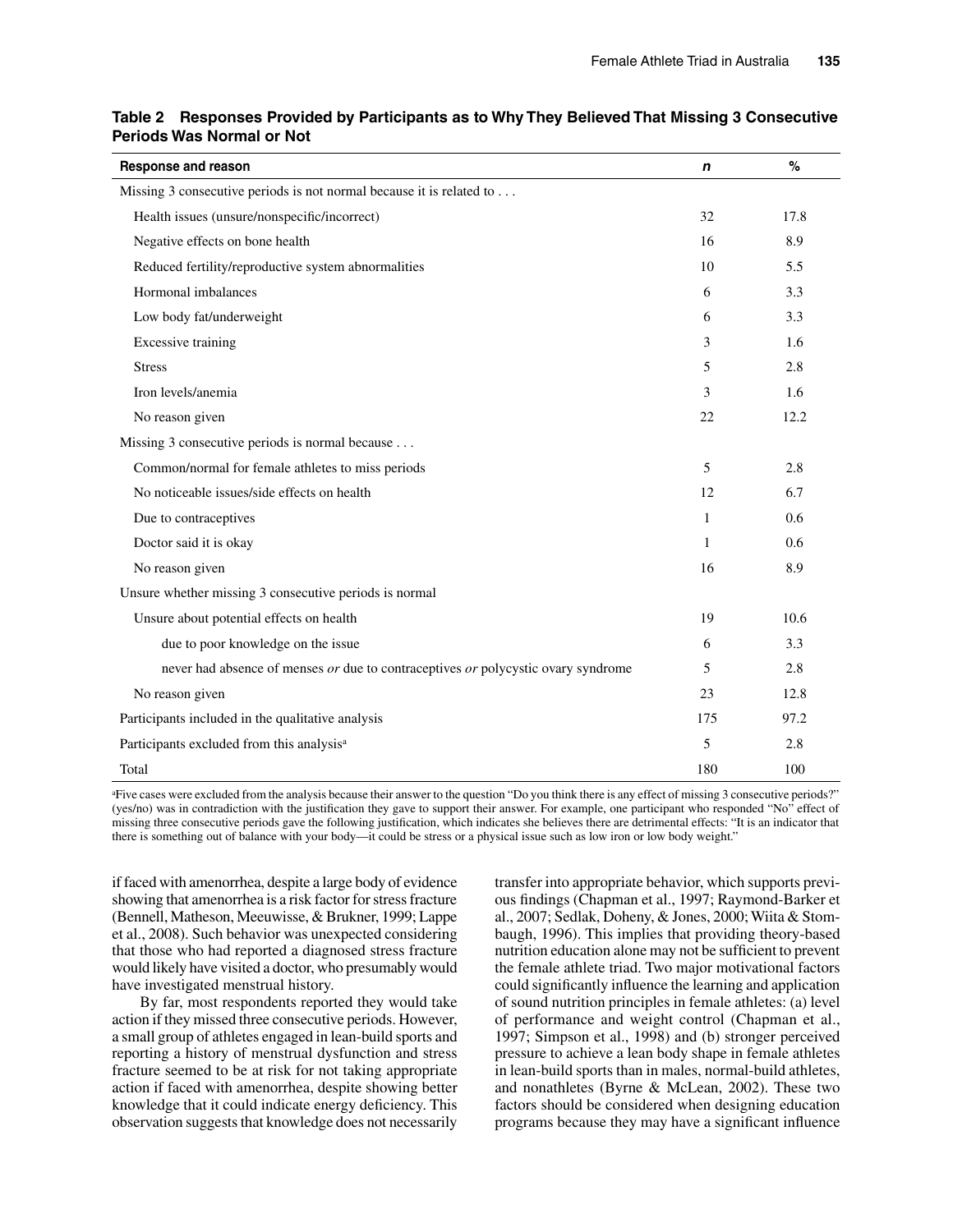#### Proportion of participants (%) identifying each factor



**Figure 1** — Capacity to identify risk factors for having weak bones in female exercisers depending on type of sport. \**p* < .05 for lean-build sport vs. non-lean-build sport. Lean-build sports: running/athletics, cycling, triathlon, swimming, rowing and dancing. Non-lean-build sports: basketball, netball, soccer, tennis, hockey, volleyball, squash, Australian football, and trampoline. Participants were asked, "Please tick the factors from the following list that you think would increase the risk of having weak bones." Among the factors in the list (shown on the *x* axis), the participants could tick as many factors as they wanted. Obesity and exercising regularly were not risk factors for poor bone health, so ticking these factors was scored as an incorrect answer.

on athletes' food choices. With over one third of female exercisers still believing that irregular periods are normal in athletes, greater education directed toward athletes, coaches, parents, and health care professionals is needed on the detrimental effect of menstrual dysfunction on bone health. Coaches, parents, and teammates, along with magazines, were found to be the top four sources of nutrition information in cross-country runners (Zawila et al., 2003). We found that 7% of participants believed amenorrhea had no effect on health because they did not notice any side effects. This may indicate that bone health is not a concern or that these female athletes are not informed about the adverse effects of menstrual dysfunction. Therefore, education programs should explain that osteoporosis is a silent disease, often remaining undetected until the first osteoporotic fracture occurs (unless a DXA scan is performed before the fracture). Lack of concern by young sporting women about their risk of osteoporosis has already been shown (Turner & Bass, 2001). This is likely to explain the significant proportion of female athletes not taking preventive measures that can benefit health in the long term (Anderson & Auld, 1996; Kasper, Peterson, Allegrante, Galsworthy, & Gutin, 1994; Turner & Bass, 2001). Lean-build sports might present more risk factors for developing the female athlete triad than non-lean-build sports, such as greater perceived pressure to be thin and a demonstrated higher prevalence of eating disorders (Beals & Hill, 2006; Byrne & McLean, 2002), although in our study it was difficult to discriminate between the effects of the specific sport, the training volume, and level of competition, as the last two parameters were higher in lean-build sports (see Table 1).

A limitation of this study was that the survey methodology implies that results are solely based on self-report. For example, athletes have been shown to overreport incidence of stress fractures (Oyen, Torstveit,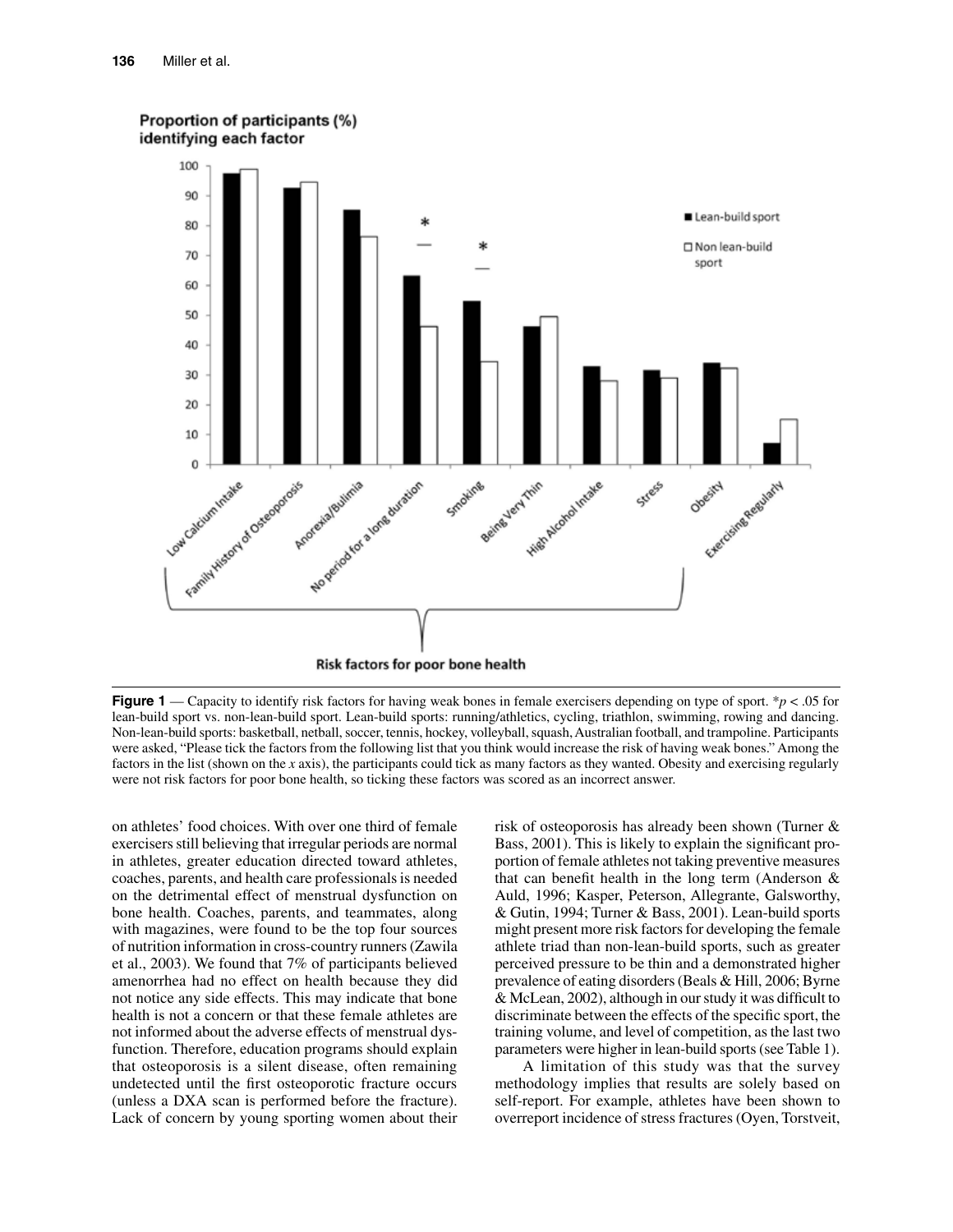& Sundgot-Borgen, 2009), and this might have occurred in our sample. In addition, the participants needed to be told what the survey was about for ethical purposes. The presentation of the topic was kept to its minimum because the whole point of the survey was to investigate knowledge about the female athlete triad. However, as with any survey or questionnaire, the subjects may have answered according to what they think is "correct" to think or do, rather than what they truly think or do. It is extremely hard to control for this bias, which may have affected our findings. Participants were not randomly selected, and those who filled out the survey may have had a particular interest in the topic. Therefore, athletes' knowledge might actually be poorer than observed. Recruitment in this study was also limited to adults, and further investigations are needed in adolescent athletes, a group who also display components of the female athlete triad (Chapman et al., 1997; Nichols et al., 2006). Thorough investigations in gym-based exercisers, who may be at risk for disordered eating (Ball, Andajani-Sutjahjo, & Crawford, 2003), could not be conducted due to the small sample size in this subgroup. Beyond the differences between lean-build and non-lean-build athletes' knowledge on the female athlete triad, it also appeared that there were differences between individual sports within the same category. Significant differences were hard to find due to relatively low sample sizes of individual sports, so they must be considered with caution. However, it would appear incorrect to assume that female athletes in all lean-build sports have the same level of knowledge or would behave the same in the context of the female athlete triad as those in non-lean-build sports. Future studies could address gaps in current research by investigating knowledge, attitudes, and behaviors toward the female athlete triad in clinicians, coaches, and parents since they are key elements in preventing the female athlete triad. Initiatives have been taken in the United States. For example, the Female Athlete Triad Coalition has a Web site that includes a section with educational materials, mainly videos, slide shows, and brochures (w[ww.](file:///Volumes/DENISE%20FD/Journals/J3896%20IJSNEM%2022(2)/Text%20and%20tables/www.femaleathletetriad.org) [femaleathletetriad.org\)](file:///Volumes/DENISE%20FD/Journals/J3896%20IJSNEM%2022(2)/Text%20and%20tables/www.femaleathletetriad.org). This coalition is one of the most active organizations aiming to prevent the female athlete triad by providing information for athletes, coaches, parents, and health professionals. Similar initiatives in other countries would be beneficial. Furthermore, no study has ever compared the efficacy of different education programs to prevent or treat the female athlete triad. Intervention programs based on our results are required in large samples to test the efficacy of various strategies to prevent the female athlete triad.

#### **Conclusions**

Despite relatively good knowledge of several risk factors for poor bone health (e.g., low calcium intake), a significant proportion of adult female exercisers in Australia are not aware of the detrimental impact of amenorrhea on bone health and still believe that irregular periods are a normal consequence of intense training. Knowledge

of the female athlete triad and its components does not necessarily translate into appropriate behaviors in the presence of amenorrhea, therefore putting bone health at risk. This is a concern because amenorrhea is one of the first overt signs that an active female might be energy deficient (in the absence of pregnancy or medical conditions that are associated with amenorrhea). These findings indicate that education programs and further research on the female athlete triad are required to inform female athletes about the condition, its prevention, and treatment options, while taking into account their concerns about weight control and performance.

#### **Acknowledgments**

We thank the experts and participants who assisted in the pilottesting process for their involvement and valuable feedback, as well as Briony Hill for her help in disseminating the survey. The Jean Hailes Foundation, Sports Medicine Australia, and the Australian Womensport and Recreation Association are also thanked for their endorsement of this project. This study was funded by Deakin University.

#### **References**

- Anderson, J.E., & Auld, G.W. (1996). Young women and osteoporosis: Aware but unconcerned. *Journal of Wellness Perspectives, 12*(2), 63–69.
- Ball, K., Andajani-Sutjahjo, S., & Crawford, D. (2003). The costs of weight control: What do young women pay [comment]? *The Medical Journal of Australia, 179*(11-12), 586. [PubMed](http://www.ncbi.nlm.nih.gov/entrez/query.fcgi?cmd=Retrieve&db=PubMed&list_uids=14636122&dopt=Abstract)
- Beals, K.A., & Hill, A.K. (2006). The prevalence of disordered eating, menstrual dysfunction, and low bone mineral density among US collegiate athletes. *International Journal of Sport Nutrition and Exercise Metabolism, 16*(1), 1–23. [PubMed](http://www.ncbi.nlm.nih.gov/entrez/query.fcgi?cmd=Retrieve&db=PubMed&list_uids=16676700&dopt=Abstract)
- Beals, K.A., & Meyer, N.L. (2007). Female athlete triad update. *Clinics in Sports Medicine, 26*(1), 69–89. [PubMed](http://www.ncbi.nlm.nih.gov/entrez/query.fcgi?cmd=Retrieve&db=PubMed&list_uids=17241915&dopt=Abstract)  [doi:10.1016/j.csm.2006.11.002](http://dx.doi.org/10.1016/j.csm.2006.11.002)
- Bennell, K., Matheson, G., Meeuwisse, W., & Brukner, P. (1999). Risk factors for stress fractures. *Sports Medicine (Auckland, N.Z.), 28*(2), 91–122. [PubMed](http://www.ncbi.nlm.nih.gov/entrez/query.fcgi?cmd=Retrieve&db=PubMed&list_uids=10492029&dopt=Abstract) [doi:10.2165/00007256-199928020-00004](http://dx.doi.org/10.2165/00007256-199928020-00004)
- Byrne, S., & McLean, N. (2002). Elite athletes: Effects of the pressure to be thin. *Journal of Science and Medicine in Sport, 5*(2), 80–94. [PubMed](http://www.ncbi.nlm.nih.gov/entrez/query.fcgi?cmd=Retrieve&db=PubMed&list_uids=12188089&dopt=Abstract) d[oi:10.1016/S1440-](http://dx.doi.org/10.1016/S1440-2440(02)80029-9) [2440\(02\)80029-9](http://dx.doi.org/10.1016/S1440-2440(02)80029-9)
- Chapman, P., Toma, R.B., Tuveson, R.V., & Jacob, M. (1997). Nutrition knowledge among adolescent high school female athletes. *Adolescence, 32*(126), 437–446. [PubMed](http://www.ncbi.nlm.nih.gov/entrez/query.fcgi?cmd=Retrieve&db=PubMed&list_uids=9179339&dopt=Abstract)
- De Souza, M.J., & Williams, N.I. (2004). Physiological aspects and clinical sequelae of energy deficiency and hypoestrogenism in exercising women. *Human Reproduction Update, 10*(5), 433–448. [PubMed](http://www.ncbi.nlm.nih.gov/entrez/query.fcgi?cmd=Retrieve&db=PubMed&list_uids=15231760&dopt=Abstract) [doi:10.1093/humupd/dmh033](http://dx.doi.org/10.1093/humupd/dmh033)
- Frederick, L., & Hawkins, S.T. (1992). A comparison of nutrition knowledge and attitudes, dietary practices, and bone densities of postmenopausal women, female college athletes, and nonathletic college women. *Journal of the American Dietetic Association, 92*(3), 299–305. [PubMed](http://www.ncbi.nlm.nih.gov/entrez/query.fcgi?cmd=Retrieve&db=PubMed&list_uids=1552128&dopt=Abstract)